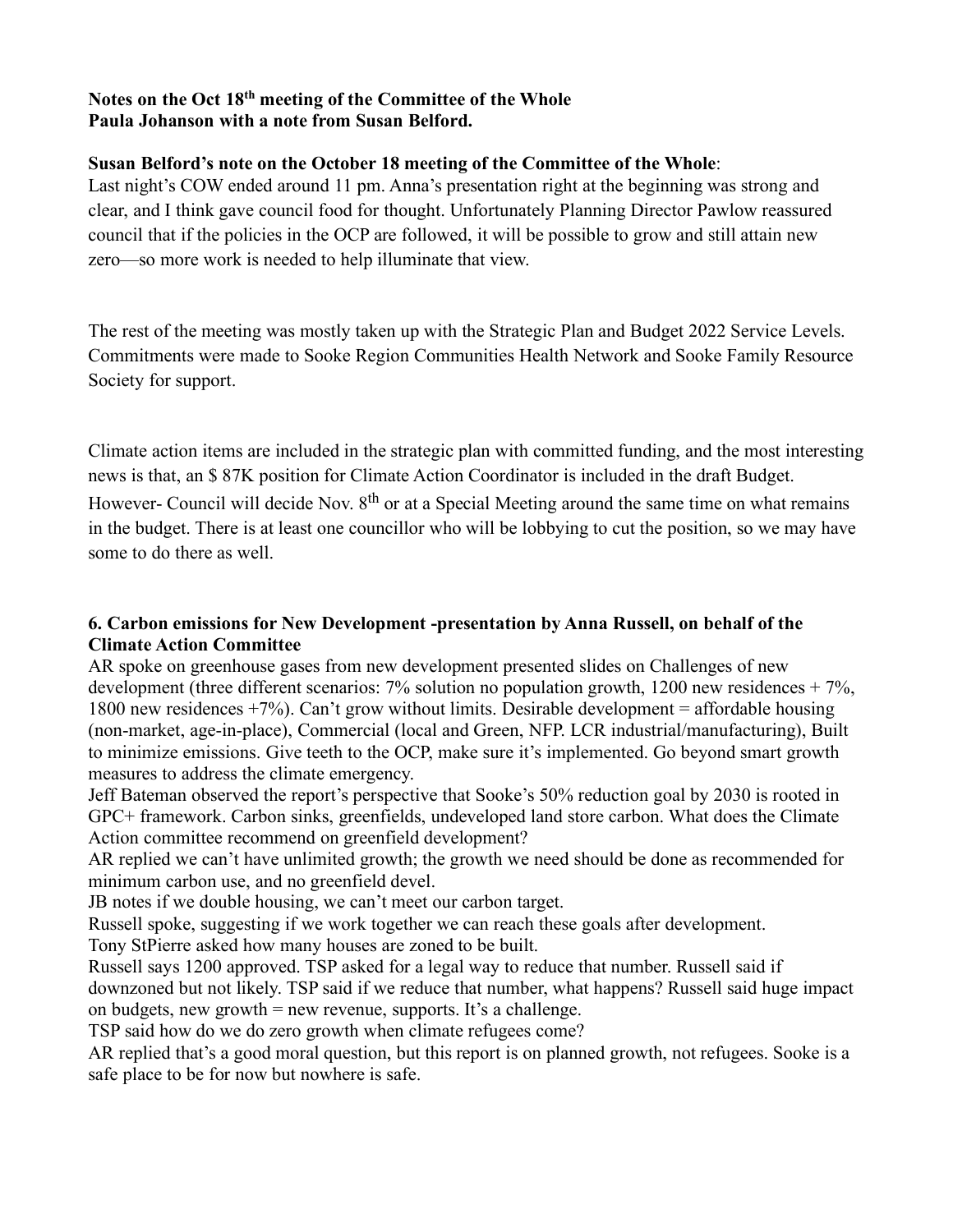Ebony Logins said we do want economic development. Consequence of no development is job loss. We need to ensure development happens in best way. Asked for elaboration on heat pumps and other things to implement in new buildings.

AR said Step 5 says 'ready for heat pump' but not installed. Builders have asked for stricter guidelines for builders to follow so every builder lives up to them.

Al Beddoes has been listening to Climate Action Committee. If we stop building, supply & demand will drive house prices up. We'll be a community of old people with \$2million houses. Step goals will make houses expensive but it's a step in the right direction. Concerned about balancing act of residents working in this community. What can we do at municipal level with resources we have? Would love to subsidize heat pumps. If we stop building, we collapse on ourselves.

JB notes it's not zero growth but managed growth based on CRD's projections to 2030 and beyond. Russell says growth is projected, planning is good.

## **7.1 Reports: Memorandum of Understanding – Sooke Region Health Network**

TSP Discussed need for space for activities for seniors&elders.

JB asked McInnis will this MOU help with Sooke's application for Housing with the province? Yes, says McInnis, Sooke was turned down at first because of great volume of applications.

TSP asked if 18 months is enough time for our new application for Housing grant, McInnes said yes. AB asked if this MOU will help confirm our grant application, McInnes said yes.

MT read out, COW recommends that Council extend for 18 months, the MOU with Sooke Health Network.

JB pointed out that since 2002 Sooke has been working for senior housing.

AB asked what Sooke's need is for senior housing.

TSP asked about why is an elder drop-in centre being proposed instead of the multi-use centre proposed in 2016. Mayor Tait said it will meet targeted needs of seniors instead of being a multi-use place like Seaparc.

Tait and JB disappointed not to have provincial funding for housing this year for this project but there was \$75million last year for others and maybe there will be funding next year.

## **7.2 Reports: Sooke Family Resource Society Proposal**

Ebony Logins recused herself as her mother is part of the society's delegation, so might be a conflict of interest.

Miss Gray introduced delegation. Phoebe Logins (director of the society) and Louise Parkinson. PL read recommendations from staff. Spoke on advocacy for mental health supports, said we need to live up to our moniker as a compassion community. When people call for mental health support, we have to put them on hold, sometimes for months. That's a cruel delay. If 1200 more homes are built, where will the services come from? Currently we have a wait list of 72 people waiting for 23 hours of fully-funded supports. We gave the waitlist back to Island Health a month ago. More acute since Covid. Asking council to support a sliding scale for some services in addition to fully-funded services. The usual wait for our clients is 4 months.

Tait acknowledged that 4 to 6 months delay can seem a lifetime for a young person.

AB asked about drug rehab spaces, none in Greater Victoria.

## **7.3 Reports: Strategic Priorities Update**

Norm McInnes offered a presentation or to receive questions. Presented engagement plan for 2022 five year financial plan, complete for 2022 and to be built on for future years.

Quarterly reports, Culture Committee challenged about meeting in person, may not meet end of year timeline.

Non-market growth (new taxation revenue) is expected to be about \$289K for 2022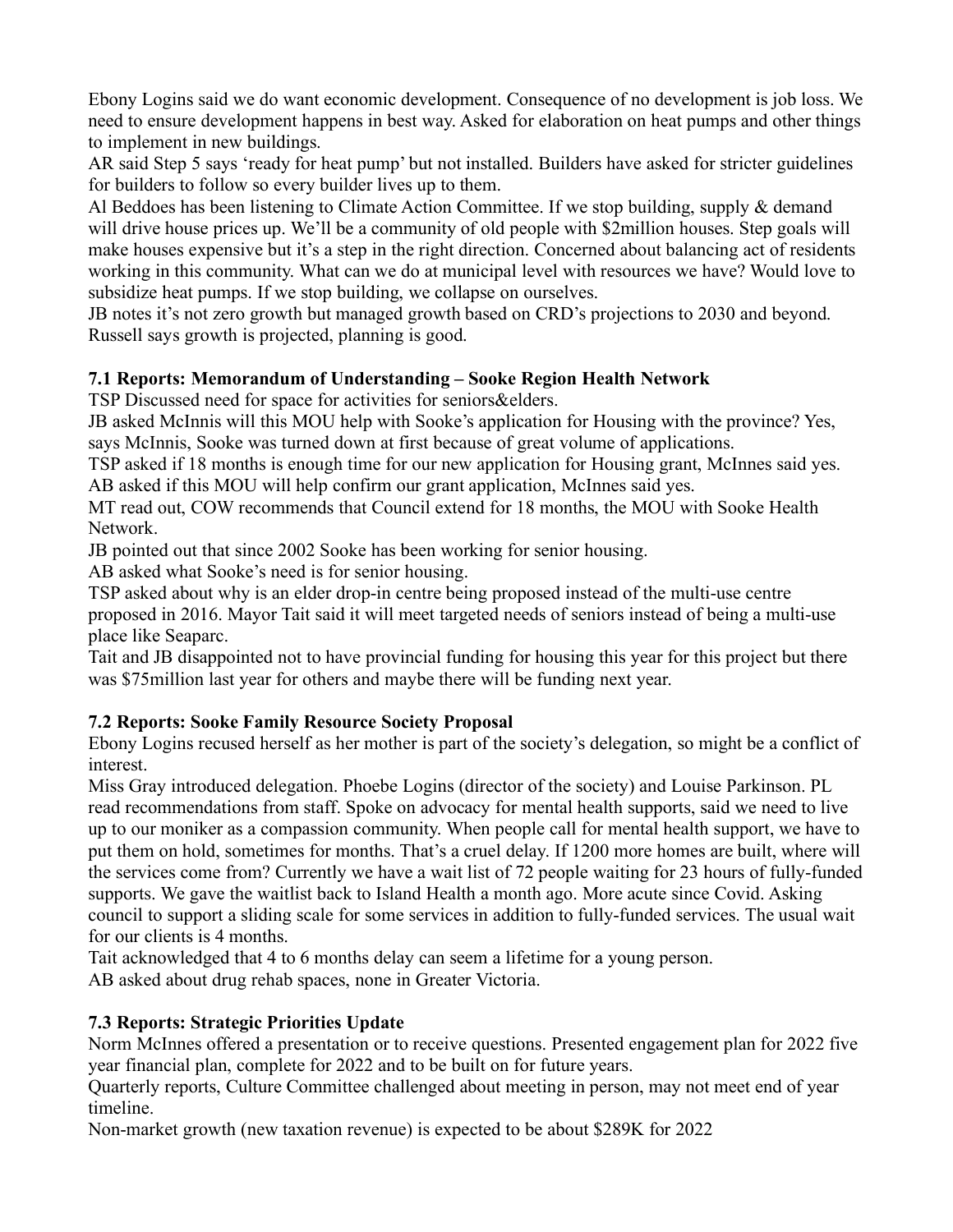Climate Action Committee Social Mobilization project has funding approved, to be implemented in 2022.

Costing for 7% solution included in 2022 budget.

Draft of OCP is out for review.

Parking & wastewater criteria for secondary suites should be in 2022 plan.

Complete AAP for JPMP lease to Lions Club, moving this project to design & public engagement as per council request. If Lions do design work but lease isn't approved, request that Sooke reimburse them for it. He can get someone to do pro bono work. Discussion.

JB asked Mayor Tait to read a letter she sent today on the Lions issue. Tait read the paragraph about JPMP mentioning how the Lions proposal will have study and public involvement.

Then: District is looking into working with owners of Evergreen Centre for district to sell about onehalf acre to facilitate a modest expansion of Evergreen shopping centre along with a residential component integrated with Lot A development.

Complete Asset Management Investment Plan will provide strategies to fund depreciation of our capital assets.

Develop Annual Planning and Budget Plan. 2022 budget is our second cycle using the current framework. Hope to see projects through entire five year plan.

Once Climate Action Plan is adopted policy alignment will be needed putting action into all aspects of district work.

Zoning and Bylaws recommended in new OCP, subdivision development standards bylaw & others. Operational strategies: admin, operations, planning & development, finance, corporate services, community safety.

Advocacy – wastewater & transportation grant opportunities, enhanced transit service, Little River crossing funding, Regional health centre, Pesticide & rodenticide ban, VIIMCU inclusion, First Nations relations, Sooke Homeless Coalition – Mental health  $\&$  addiction resources, Gas tax funding, Municipal & Regional District Tax, Community gateway revitalization, Local Enhanced Roadside Assessment testing, 911 (provincial cost download), Moratorium Van Isle wolf hunting.

Tait offered opportunity for public input

William Wallace spoke on JPMPark – proposed location of Lions building is on a spot identified in 2006 as potential flood zone.

Susan Belford spoke about "Consider climate action" and 7% solution, concerned there's no funding for climate adaptation. Wondering about language use, "consider" as a weasel word. Tait replied that council has already committed for funding on climate adaptation; and council has to use that kind of language.

JB asked about plans for Evergreen Centre. Town Centre plan is to update through access to Lot A from Evergreen Centre.

Tait discussed trying for provincial funding on Small River bridge, needed due to steep slopes. Tait moved acceptance, all in favour.

# **7.4 July-Sept 2021 Quarterly Update**

Miss Grey summed up quickly.

Observed a lot of expenses occur in the last quarter of a year. Have received over 9 million dollars in grant funding, huge projects able to go ahead like work on Otter Point Road.

Tait invited public comments

Asked if powerpoints are on the website, Tait explained Miss Grey's documents will be on the portal in 24 hrs

Tait called the question, all in favour.

5 minute break